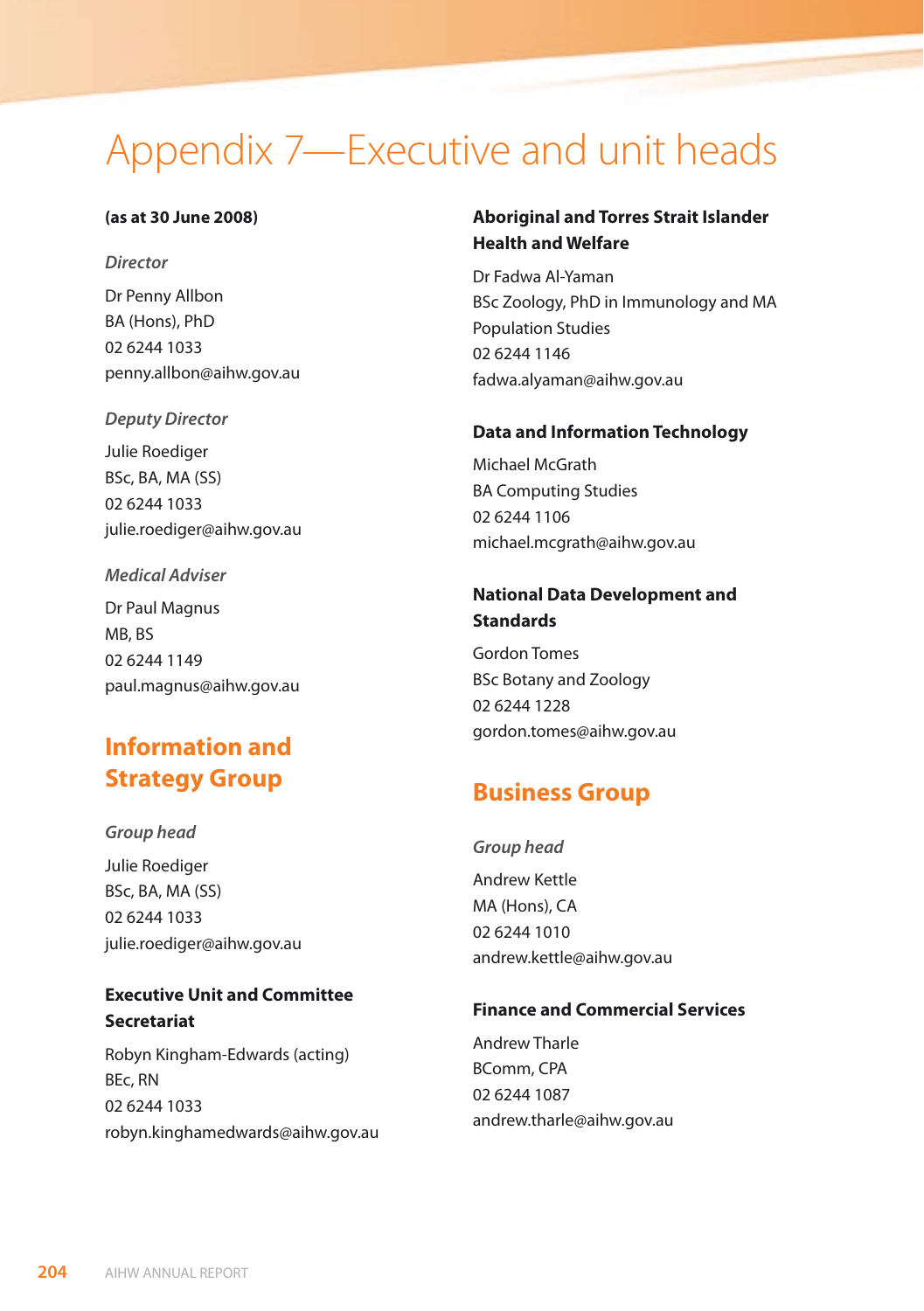#### **Information Services and Publishing**

Judith Abercromby BA (Hons), DipLib 02 6244 1004 judith.abercromby@aihw.gov.au

#### **Media and Communications**

Nigel Harding BA 02 6244 1025 nigel.harding@aihw.gov.au

#### **People**

Sharon Stekelenburg BEd, MBA 02 6244 1034 sharon.stekelenburg@aihw.gov.au

# **Economics and Health Services Group**

*Group head* Jenny Hargreaves BSc (Hons), GradDip Pop Health 02 6244 1019 jenny.hargreaves@aihw.gov.au

#### **Expenditure and Economics**

John Goss BSc, BEc, GradDip Nutrition and Dietetics 02 6244 1151 john.goss@aihw.gov.au

### **Health Care Safety and Quality**

Vicki Bennett BAppSc, MHlthSc 02 6244 1058 vicki.bennett@aihw.gov.au

#### **Hospitals**

George Bodilsen BA, GradDip Population Health 02 6244 1157 george.bodilsen@aihw.gov.au

#### **Labour Force**

David Braddock BSc (Hons) 02 6244 1136 david.braddock@aihw.gov.au

#### **Mental Health Services**

Gary Hanson BPsych, MA MAPS 02 6244 1052 gary.hanson@aihw.gov.au

# **Health Group**

#### *Group head*

Susan Killion BSc (Nursing), MN 02 6244 1198 susan.killion@aihw.gov.au

#### **Population Health Cluster**

Mark Cooper-Stanbury BSc 02 6244 1251 mark.cooper-stanbury@aihw.gov.au

#### **Drug Services and Surveys**

Paul Meyer PhD 02 6244 1186 paul.meyer@aihw.gov.au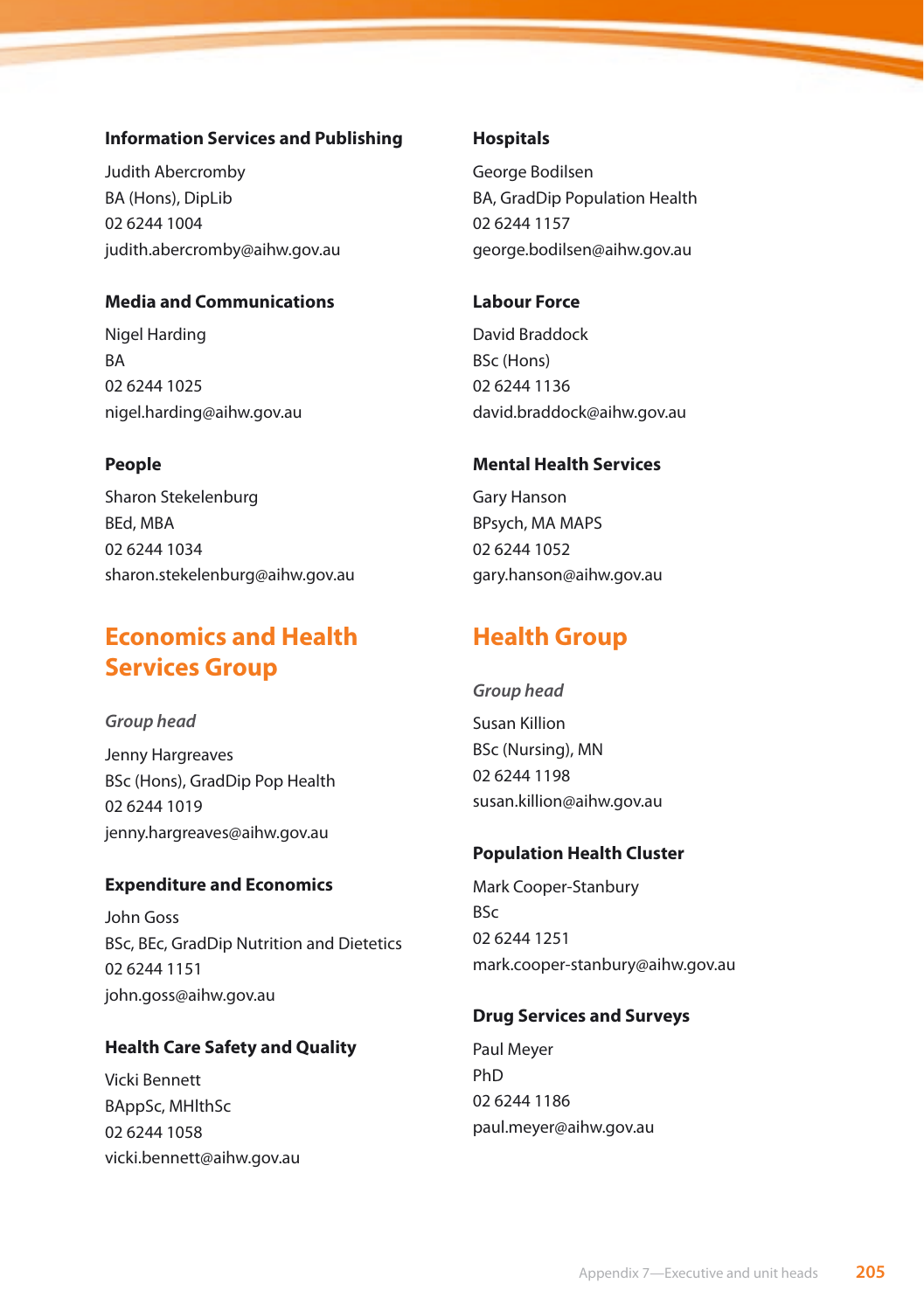#### **Cardiovascular, Diabetes and Kidney**

Lynelle Moon BMath, GradDip Statistics, GradDip Population Health 02 6244 1235 lynelle.moon@aihw.gov.au

#### **Health Registers and Cancer Monitoring**

Christine Sturrock (acting) RN, RM, BHthSc (Midwifery), MAE 02 6244 1118 christine.sturrock@aihw.gov.au

#### **Respiratory and Musculoskeletal Diseases**

Kuldeep Bhatia PhD 02 6244 1144 kuldeep.bhatia@aihw.gov.au

# **Housing and Disability Group**

*Group head* Justin Griffin (acting) BEc 02 6244 1277 justin.griffin@aihw.gov.au

#### **Functioning and Disability**

Cathy Hales BA Computing, MAppStats 02 6244 1135 cathy.hales@aihw.gov.au

#### **Housing Assistance**

Tracie Ennis BAppSc Human Biology, GradCert Public Policy 02 6244 1073 tracie.ennis@aihw.gov.au

#### **Housing Data Analysis**

David Wilson BEc (Hons) 02 6244 1202 david.wilson@aihw.gov.au

#### **Housing and Homelessness**

Justin Griffin BEc 02 6244 1277 justin.griffin@aihw.gov.au

### **Supported Accommodation and Crisis Services**

Heather Logie BA/BSc Psychology, MPubPol, Dip PM 02 6244 1206 heather.logie@aihw.gov.au

## **Welfare Group**

#### *Group head*

Diane Gibson BA (Hons), PhD 02 6244 1190 diane.gibson@aihw.gov.au